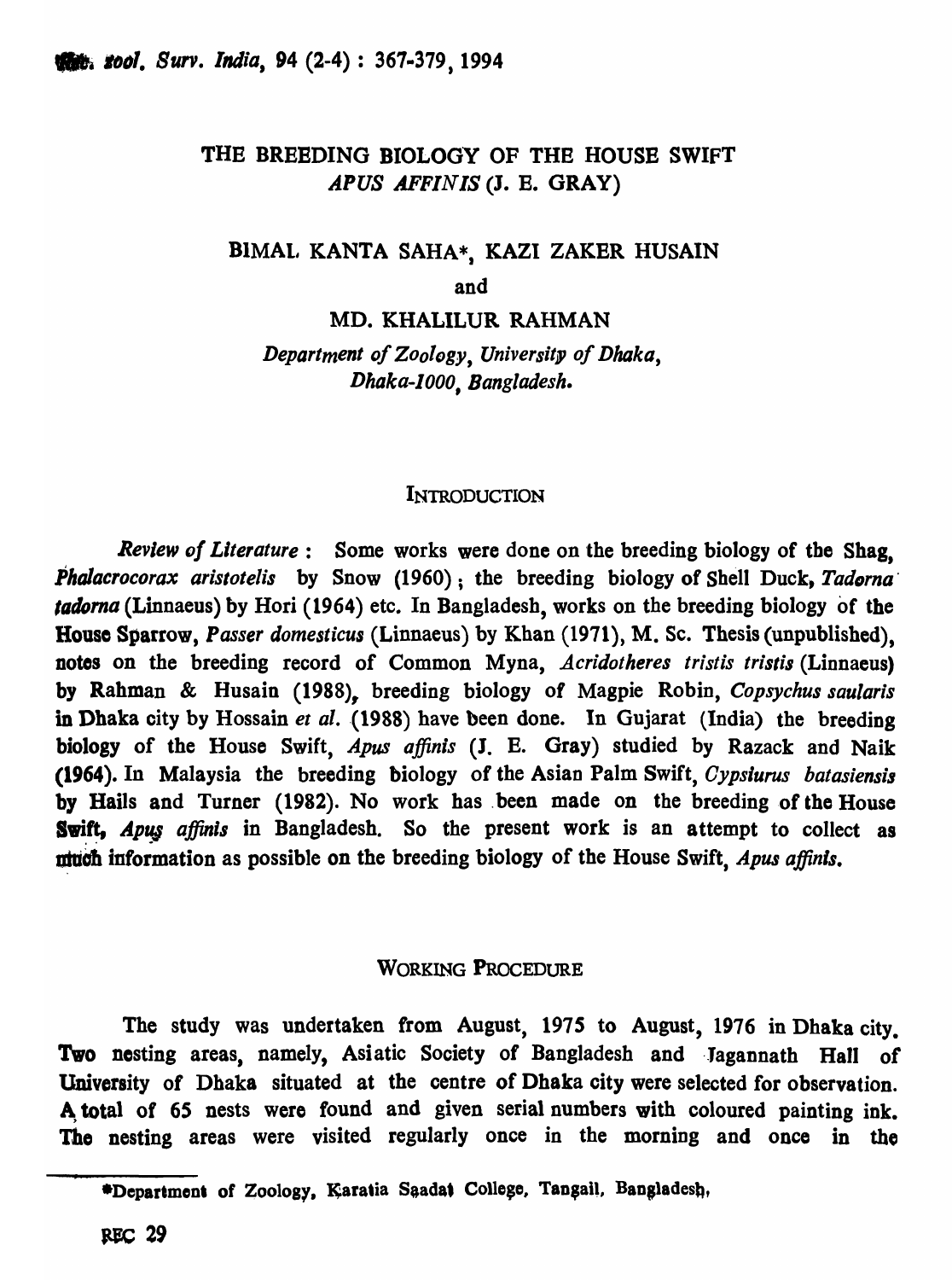afternoon to observe the nest building, laying, incubation, hatching etc. with the help of a pair of binoculars and inspecting the nests.

Four pairs of adults belonging to four different nests were trapped, weighed and colour-marked with paint as male and female on assumption and then released for further observation of activities with regard to nesting, incubating and feeding the youngs. After the breeding season, these four pairs were trapped again and dissected in the laboratory for confirmation of the sexes.

The eggs of each nest were marked with black permanent ink as 1, 2, 3 and 4 according to the sequence of laying. Since the eggs were laid at night, these markings were done on the following morning, when each egg was weighed with spring balance accurate to one gram and the dimention was taken with a fine-tipped divider and a scale graduated to one millimetre. The youngs were also marked with coloured thread in one leg for identification. Any loss of young was recorded, with the cause of loss and the date. Later on, all the information were analysed. The methods and analysis of data to prepare the tables in this work were based on the works of Razack and Naik (1968), Lack (1954), Snow (1969), Khan (1971) and Rahman& Husain (1988).

## OBSERVATIONS and RESULTS

## Nesting

#### *Nesting areas:*

The building of the Asiatic Society is prism shaped three storied with a corridor of about 3·5 metre passing through the two portions of the building. The main building of Jagannath Hall is U-shaped, east facing, three storied old building bissected by the main gate. The lawns and surroundings of these buildinge are ornamented with various types of bushes and trees and several other small buildings. A large water tank is situated at the south of the main building.

## *Nesting sites:*

The House Swift used five kinds of nesting sites. The nesting sites were named according to the places where they were built, such as (i) ceiling nest—nest built against the ceiling, (ii) beam nest—nest built between the beam and the ceiling, (iii) arch nes—tnest built between the arch and the ceiling, (iv) wall nest—nest built between the wall and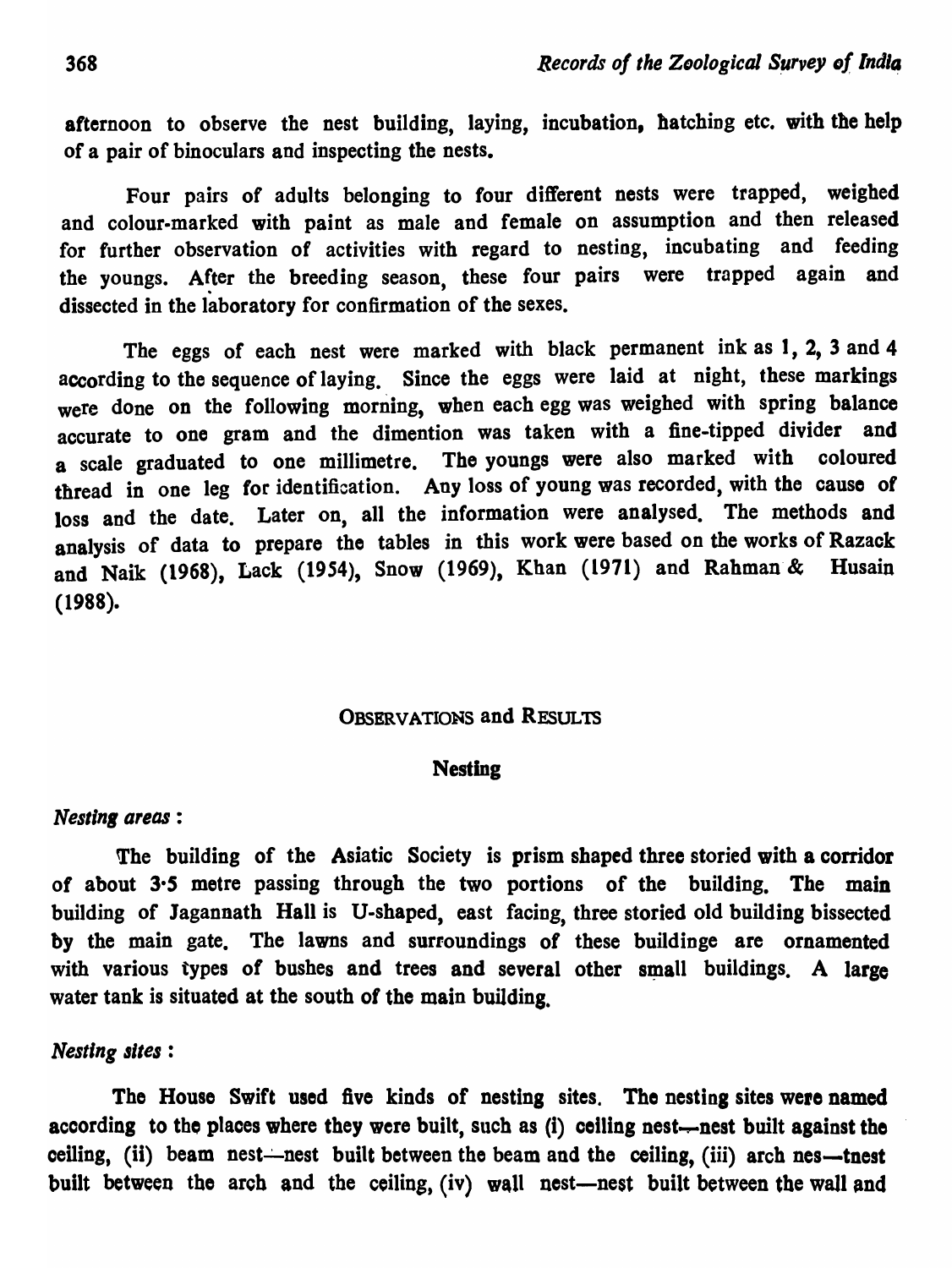the ceiling and (v) hole nest—nest built in the holes of the walls of the building. In both tho areas nests of the ground floor were situated at a height of about 6 metres and in the first floor about 11 metres from the ground.

|       | Nesting areas                       |               |  |
|-------|-------------------------------------|---------------|--|
| nests | <b>Aasiatic society</b><br>building | Jaganath hall |  |
| 13    | 9                                   | 4             |  |
| 32    | 26                                  | 6             |  |
| 11    | 9                                   | $\mathbf 2$   |  |
| 6     | 6                                   |               |  |
| 3     |                                     | 3             |  |
| 65    | 50                                  | 15            |  |
|       | Total no. of                        |               |  |

|  | Table 1: Showing the distribution of nests in different sites. |  |  |  |  |
|--|----------------------------------------------------------------|--|--|--|--|
|--|----------------------------------------------------------------|--|--|--|--|

## *Nesting materials*.:

The House Swift carried feathers of several species of birds e.g. *Corvus* macrorhynchos, C. splendens, Milvus migrans, Psittaculs krameri, Oriolus xanthornus and Domestic Fowl. Other nesting material were leaves of Onion, leaf bud of Gold Mohor, flowers of Graminae plant, seeds of *Anthocephalous kadamba*, pieces of white paper and rubber. The lining of the nest-cup was composed of either flowers of Graminae piant or down feathers of birds.

# *Collection of nesting materlalj:*

A constant watch was kept on one nest for two hours· daily and two nests for one hour daily. The collection was rapid in the morning, gradually fell towards and again rose steadily towards afternoon, stopping suddenly later in the evenins. The male was more active in the collection of nesting material than the female (Table 2).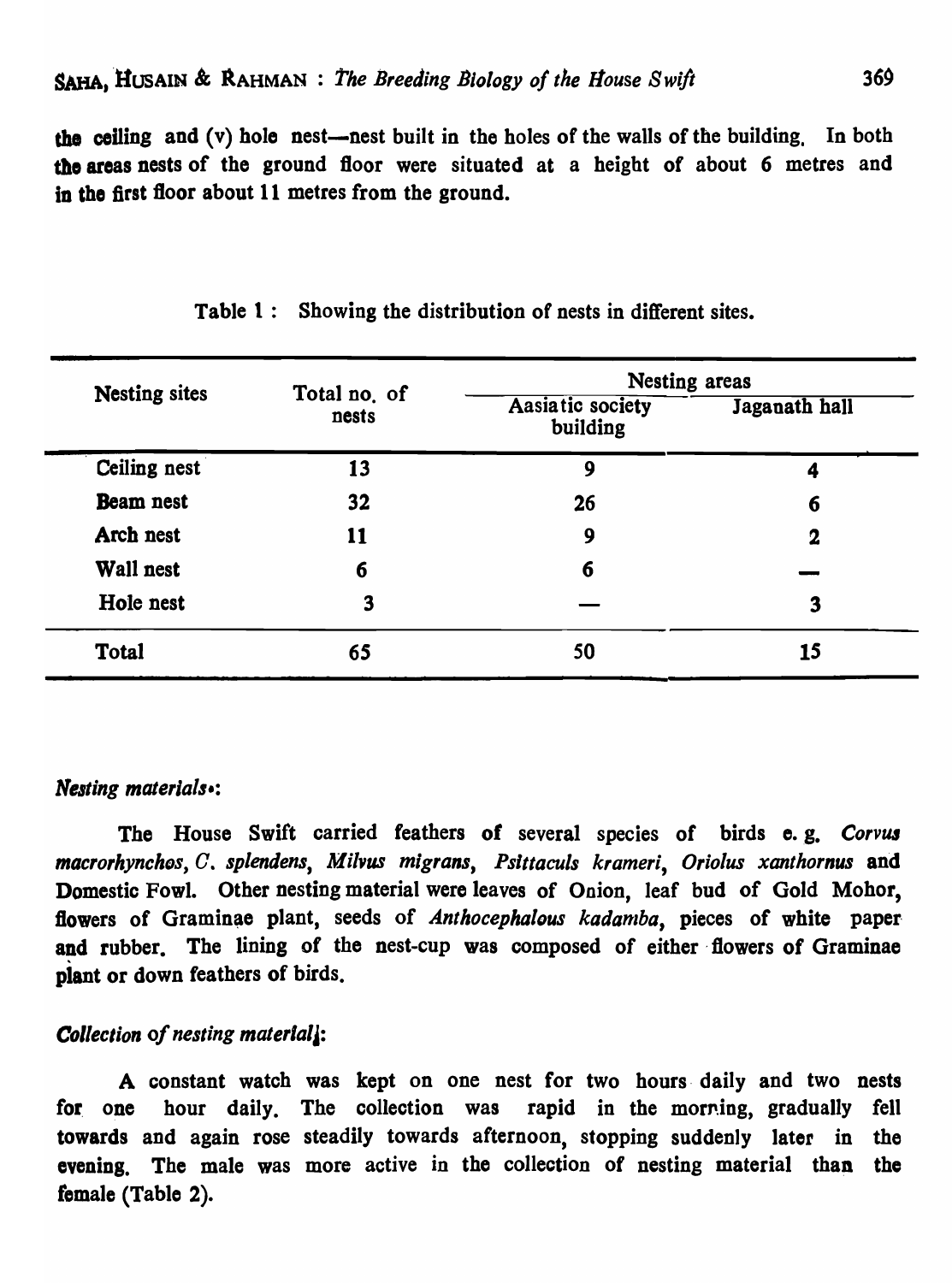| Collection | Rate of collection of nesting material in different hours |                         |    |                                                                   |    |    |                     |                         |    |             |         |
|------------|-----------------------------------------------------------|-------------------------|----|-------------------------------------------------------------------|----|----|---------------------|-------------------------|----|-------------|---------|
| of nesting | 8 am.                                                     |                         |    | 9 am. 10 am. 11 am. 12 am. 1pm. 2 pm. 3 pm. 4 pm. 5 pm. Ave-      |    |    |                     |                         |    |             |         |
| material   | to                                                        | to                      | to | to                                                                | to | to | to                  | to                      | to |             | to rag- |
| by         |                                                           |                         |    | 9 am. 10 am. 11 am. 12 am. 1 pm. 2 pm. 3 pm. 4 pm. 5 pm. 6 pm. e. |    |    |                     |                         |    |             |         |
| Male       |                                                           | $2 \t10$                |    | $9 \quad 5$                                                       |    |    | $2 \t1 \t4 \t5 \t8$ |                         |    |             |         |
| Female     | $\mathbf{2}$                                              | $\overline{\mathbf{3}}$ |    | $2 \quad 1 \quad 1$                                               |    |    | $-$ 2               | $\overline{\mathbf{2}}$ |    | $2 \quad 2$ | 1.6     |

Table 2 : Rate of collection of nesting material by pair no. 14 for 10 hours.

Nest building activities were not restricted to new nests only. New nests took more time and old nests took less time to be constructed and re-constructed.

After the breeding. seasons the occupants used the nests as roosting place but at the beginning of the breeding season they only reconstructed the nests.

#### Eggs

#### *Egg laying:*

In the October-April breeding season, first egg laying started on 26th January and ended on 26th February. In the May-August breeding season, first egg laying started on 28th May and ended on 30th June. All the eggs were laid at night with an everage interval of 2-37 days. The two-egg clutches were proportionately more in the Oetober-April breeding season, but the three-egg clutches were proportionately more in the May-August season. Percentage of laying in the October-April season was maximum with clutch size 2, producing 49·2% and minimum with clutch size 4, producing 3·17%. Percentage of laying in the May-August breeding season was maximum with clutch-size 3, producing 63·52% and minimum with clutch-size 4, producing 4·7%. The mean clutch-size was 2·39 and 2-61 in the October-April and May-August breeding season respectively. All the pairs laid eggs only once in both the breeding seasons, with few exceptions in the October-April breeding season.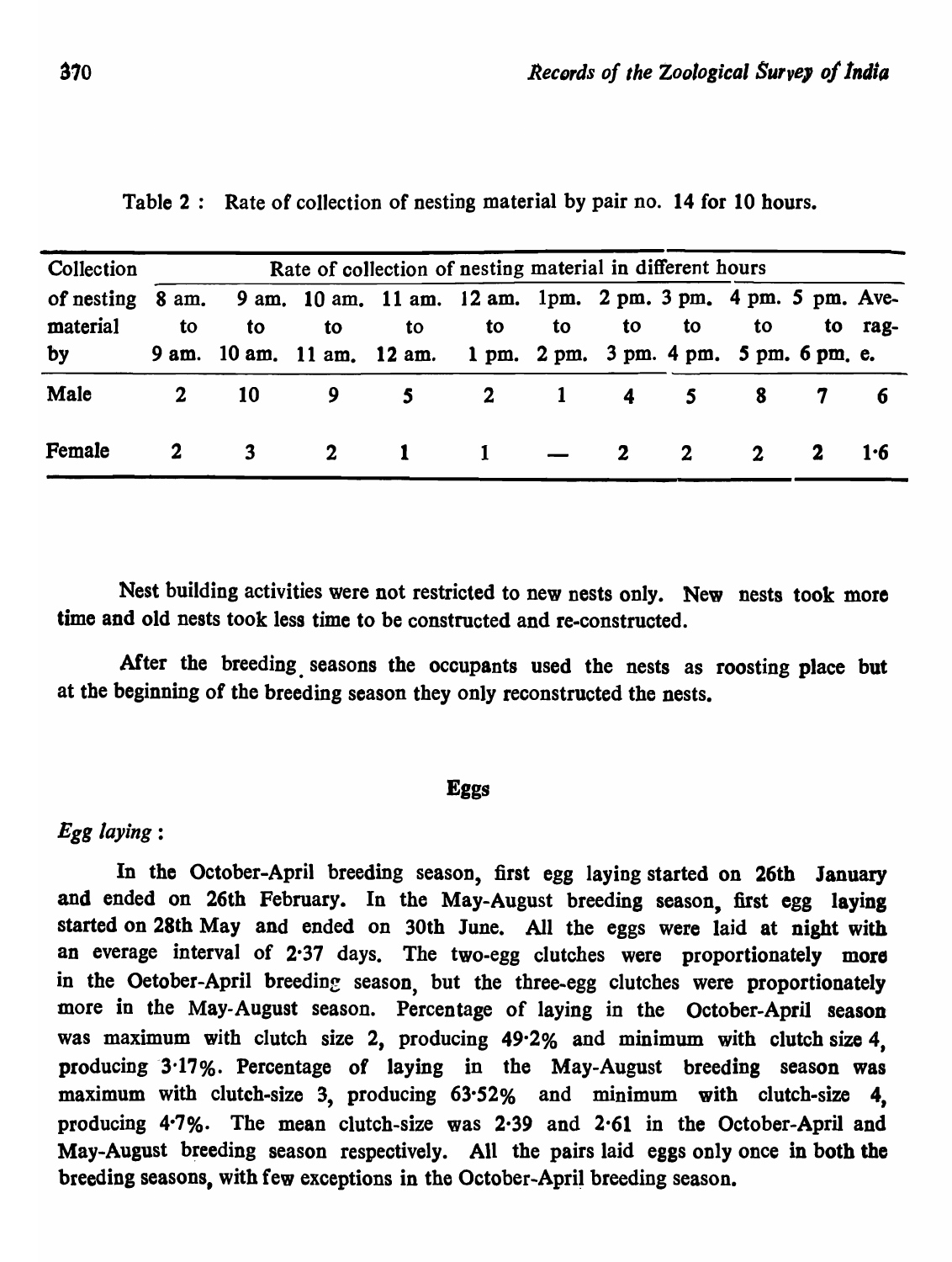Nature of *eggs*:

The eggs were pure white just after laying, but became bluish white with the advancement of incubation. All the eggs were typically longish oval but a little pointed in the case of eggs having length of 25 mm. The length of eggs of both the seasons varied from 22 mm-27 mm with an average of 24.2 mm and the breadth varied from 13-16 mm with an average of 14.6 mm. The average weight of the eggs was 3'lg in the October-April and 3-3 g in the May-August breeding season.

|       | Time        |             | Not incubating   | Incubating    |
|-------|-------------|-------------|------------------|---------------|
| From  |             | To          | (in minutes)     | (in minutes)  |
| 6:45  |             | 7:35        |                  | 51            |
| 7:36  |             | 7:47        | 12               |               |
| 7:48  |             | 8:40        |                  | 52            |
| 8:41  |             | 9:05        | 25               |               |
| 9:06  |             | 10:45       |                  | 100           |
| 10:46 |             | 11:00       | 15               |               |
| 11:01 |             | 11:55       |                  | 55            |
| 11:56 | <u>ener</u> | 12:14       | 19               |               |
| 12:15 |             | 12:35       |                  | 81            |
| 13;36 |             | 13:59       | 24               |               |
| 14:00 |             | 14:58       |                  | 58            |
| 14:59 |             | 15:20       | 22               |               |
| 15:21 |             | 16:30       |                  | 70            |
| 16:31 |             | 16:50       | 20               |               |
| 16:51 |             | 17:35       |                  | 45            |
| 17:36 |             | 17:42       | $\boldsymbol{7}$ |               |
| 17:43 |             | wholenight. |                  | till morning. |

Table 3: Incubating and non-incubating (interval period) time by the female in nest No.1 on the 10th day of incubation.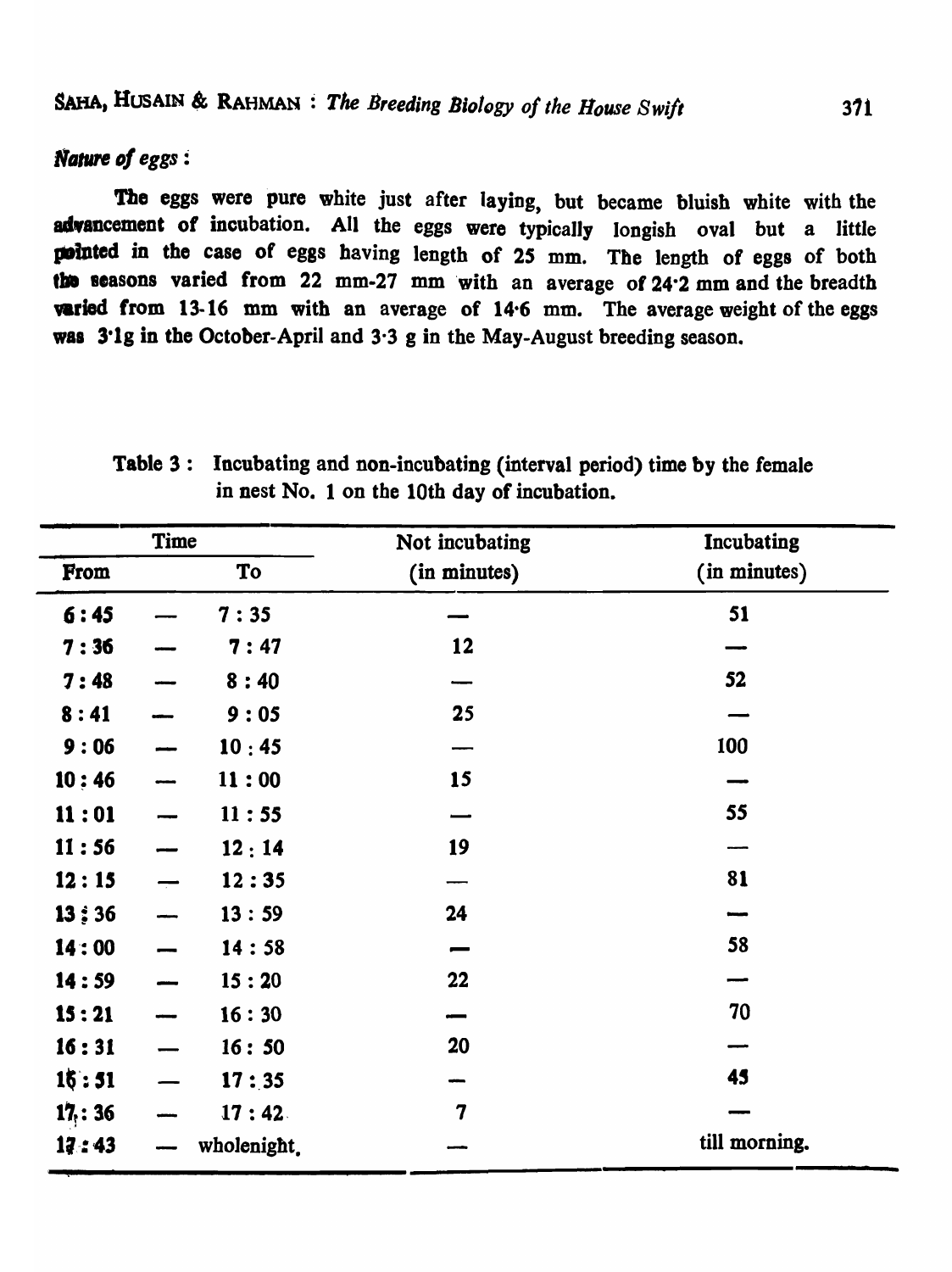## *Incubation :*

Both the sexes were found to incubate the eggs. But the female took more interest in incubation. The male occasionally incubated the eggs which ranged from five to ten minutes at a stretch. Incubation of the eggs continued for the whole night but not for the whole day. The female went out at intervals only to take food. The incubation period in the day time ranged from 45 minutes to 100 minutes at a stretch (Table 3).

In the October-April breeding season,  $47.61\%$  of the eggs were incubated for 26 days, 12-69% for 25 days and 1-58% for 24 days, the average being 25-70 days. In the May-August breeding season,  $22.94\%$  of the eggs were incubated for 24 days, 19.41% for 23 days and  $17.64\%$  for 22 days, and the average being 22.91 days (Table 4).

| <b>Breeding seasons</b> | Incubation periods<br>in days | No. of eggs<br>hatched | % of hatching |
|-------------------------|-------------------------------|------------------------|---------------|
| October-April           | 24                            | $\mathbf 2$            | 1:58          |
|                         | 25                            | 16                     | 12.69         |
|                         | 26                            | 60                     | 47.61         |
| May-August              | 22                            | 30                     | $17 - 64$     |
|                         | 23                            | 32                     | 19.41         |
|                         | 24                            | 39                     | 22.94         |

|  | Table 4: Incubation periods in days. |  |  |  |
|--|--------------------------------------|--|--|--|
|--|--------------------------------------|--|--|--|

# Hatching

All the eggs hatched at night. In the October-April breeding season, out of. 126 laid eggs 100 (79.36%) were available for hatching, of which 78 (61.9%) hatched. In the May-August breeding season, out of 170 laid eggs, 131 (77.05%) were available for hatching, of which  $102$  (60%) hatched (Table 5). In the October-April breeding season, the mean brood size was 1-95 and in the May-August breeding season it was  $2.21$  (Table 6).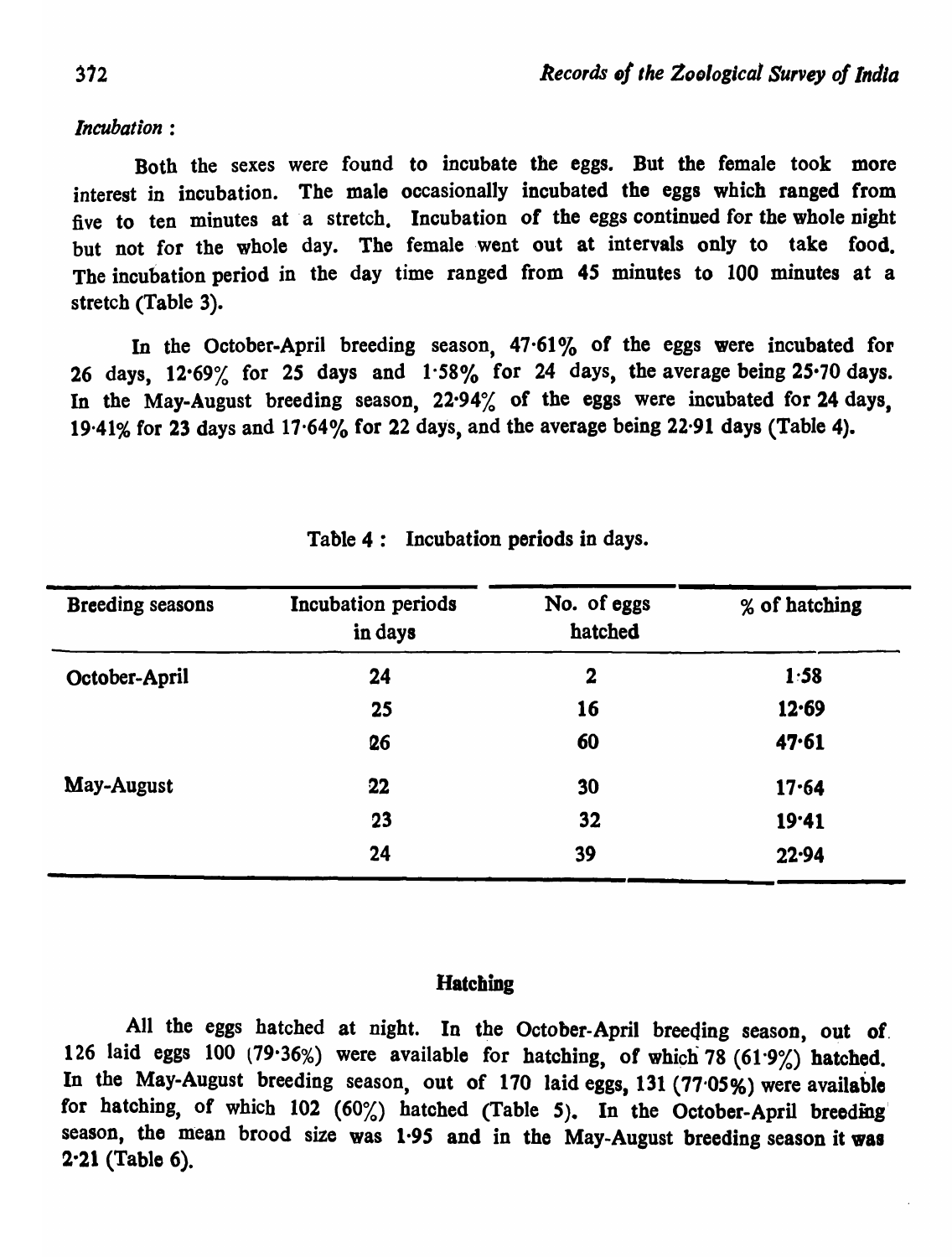| <b>Breeding season</b> | No. of Eggs<br>laid | Eggs available<br>for hatching | No. of eggs<br>hatched | % of hatching<br>success |
|------------------------|---------------------|--------------------------------|------------------------|--------------------------|
| Oetober-April          | 126                 | 100                            | 78                     | 61.90                    |
| May-August             | 170                 | 131                            | 102                    | 60                       |

Table 5: Hatching success.

There were 40 broods in 40 nests against 52 clutches of 46 nests in the October-April season. Of these 12 clutches in all failed to raise any brood. There were 46 broods in 46 nests as against  $65$  clutches in  $65$  nests in the May-August season. Of these, 19 clutches in all failed to raise any brood.

| Table 6: | Brood size. |  |
|----------|-------------|--|
|----------|-------------|--|

| <b>Breeding</b> | No. of broods with complete<br>no. of nestlings of |    |    | Total no of.<br>broods | Mean brood<br>size |  |
|-----------------|----------------------------------------------------|----|----|------------------------|--------------------|--|
| season          |                                                    |    |    |                        |                    |  |
| October-April   |                                                    | 34 |    | 40                     | 1.95               |  |
| May-August      |                                                    | 32 | 12 | 46                     | 2.21               |  |

#### Post hatching

## Types of food :

Both the parents shared the feeding activities. They brought various insects such as Zigzag leafhopper, fire bat, horse fly, pulse beetle, grasshopper, leaf-hopper, flower beetle, coreid bug, plant-hopper, dipterans, hymenopterans for their nestlings.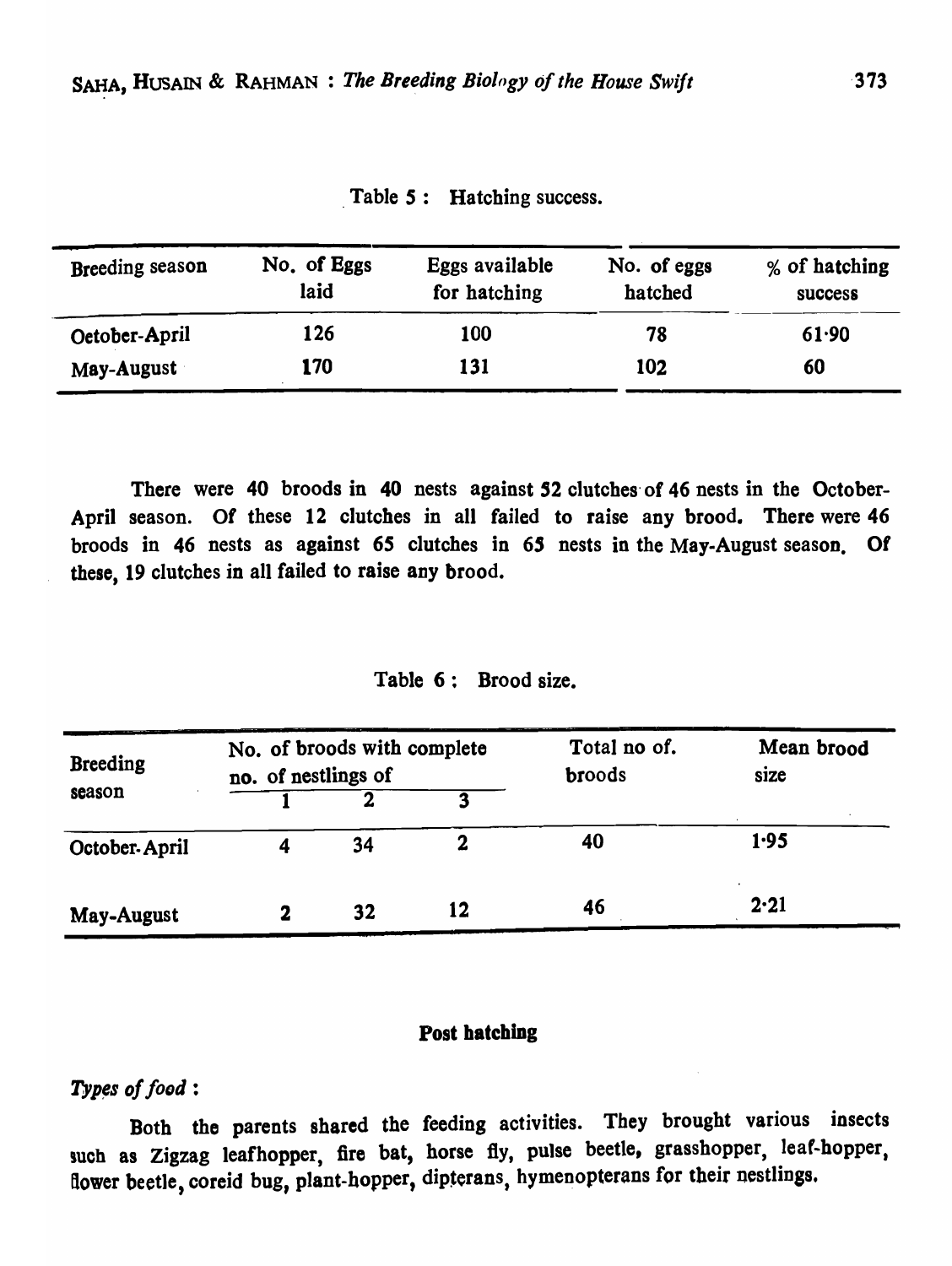*Time of feeding :* 

The number of feeding visits was the highest in the morning and lowest at noon iu both the seasons (Table 7). The male's and female's average feeding visits per nestling with a brood size 1 were found to be 5 and 3 in the October-April; and 6 and 2 in the May-August breeding season. The brood size 2 received 6 feeding visits from male and 3 from female per hour in the October-April; and 7 from male and 3 from female in the May-August breeding season. The brood size 3 received 8 feeding visits from male and 2 from female per hour in the October-April; and 8 from male and 3 from female per hour in the May-August season,

Table 7 : No. of feeding visits in the morning, noon, afternoon for one hour in nest No.1.

| <b>Breeding</b>   | No.                     | of feeding visits             |                         | on               | (date)                  |      |  |
|-------------------|-------------------------|-------------------------------|-------------------------|------------------|-------------------------|------|--|
| Time<br>season    | <b>15th</b>             | <b>16th</b>                   | 17 <sub>th</sub>        | <b>18th</b>      | 19th                    | Mean |  |
|                   |                         | March March March March March |                         |                  |                         |      |  |
|                   | 7                       | 8                             | $\ddot{\bm{8}}$         | 8                | 9                       | 8    |  |
| October-7-8 A. M. |                         |                               |                         |                  |                         |      |  |
| April 12-1 P. M.  | $\overline{\mathbf{2}}$ | $\mathbf{3}$                  | 4                       | 2                | 4                       | 3    |  |
| 4-5 P.M.          | 5                       | 6                             | 6                       | 6                | 5                       | 5.6  |  |
| 7-8 A, M.<br>May- | $\overline{7}$          | 8                             | 9                       | 9                | 9                       | 8.4  |  |
| <b>August</b>     |                         |                               |                         |                  |                         |      |  |
| 12-1 P.M.         | 3                       | $\overline{\mathbf{3}}$       | $\overline{\mathbf{4}}$ | 4                | $\overline{\mathbf{3}}$ | 3.4  |  |
| 4-5 P. M.         | 6                       | 6                             | 6                       | $\boldsymbol{7}$ | 7                       | 6.4  |  |

The weight of newly hatched nestling varied from  $1.7$  to  $2.0$  g, the avarage being 1.86 g in the October-April; the weight of newly hatched nestling varied from  $1\mathcal{F}_s$ .  $2·1$  g, the average being  $1·98$  g in the May-August breeding season. In the October-April season, the average individual nestling's weight was 28.1 g, ranging from 26.00 g to 30.5 g. In the May-August season, the average individual nestling's weight was 29 $\cdot$ 6 g ranging from 28 $\cdot$ 5 g to 31 $\cdot$ 00g,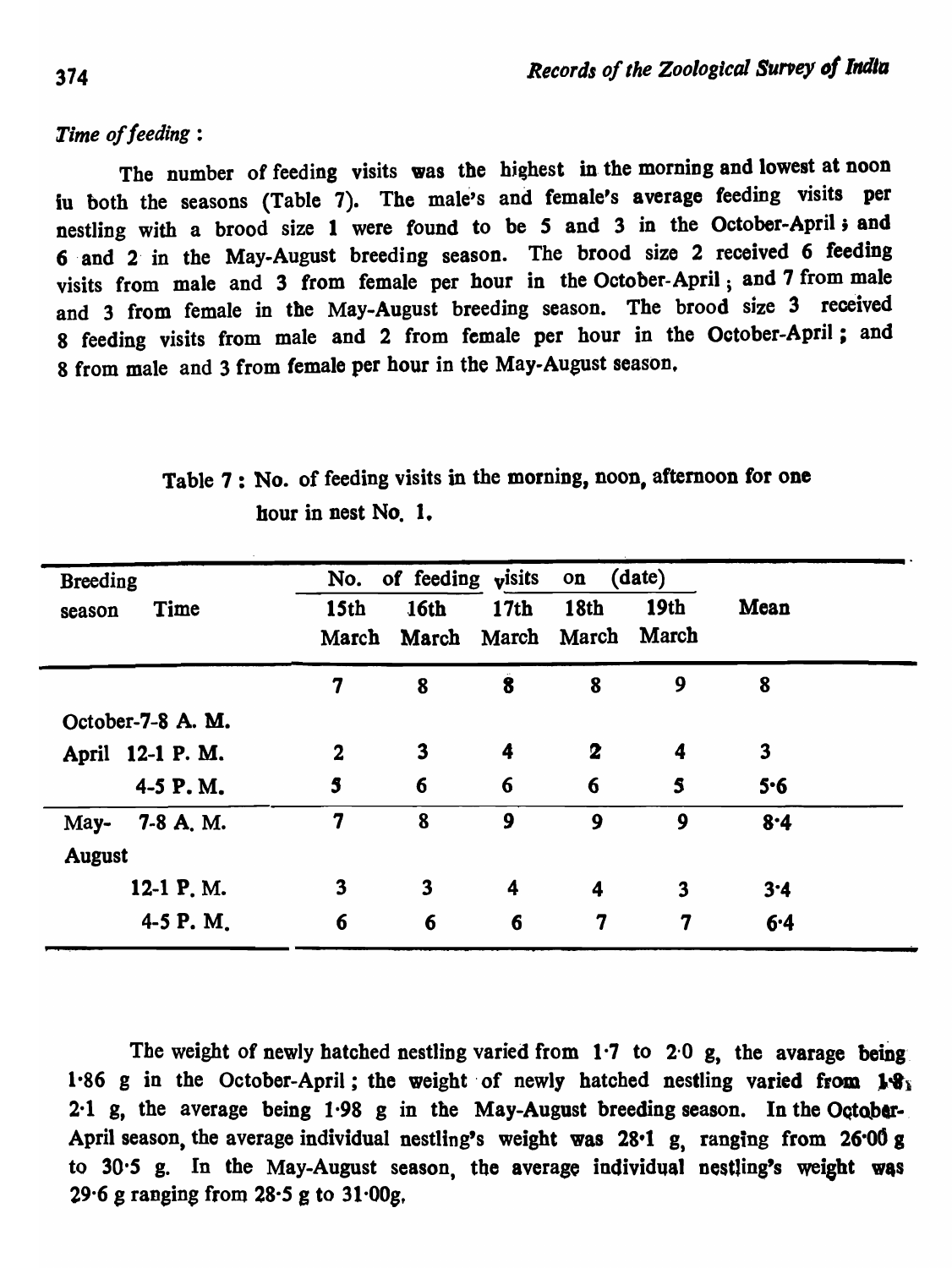## *Loss or infertility of eggs:*

Out of 126 eggs laid in the October-April breeding seasson, 48 were lost or infertile. This loss included  $22(17.46\%)$  ejected by the House Swifts,  $22(17.46\%)$ infertile and  $4(3.17\%)$  damaged during handling. Out of 170 eggs laid in the May-August breeding season, 68 were lost or infertile. This loss included 30(17-64%) ejected by the House Swifts,  $29(17.05\%)$  infertile and  $9(5.29\%)$  damaged during handling. 2 clutches were completely infertile while 13 clutches were partially fertile in the October-April breeding season. 7 clutches were completely infertile while 7 clutches were partially fertile in the May-August breeding season.

## *LDSS Df nestlings:*

In the October-April breeding season, out of 78 nestlings in two areas, S4 were lost; and in the May-Augnst season, out of 102 nestlings, 60 were lost during the feeding period due to starvation and fall- off (Table 8).

| <b>Breeding</b><br>season | Total<br>No. of<br>broods | Total No.<br>0f<br>nestlings | No. and percentage of<br>nestlings failed to fledge<br>due to: | Total<br>loss |                |
|---------------------------|---------------------------|------------------------------|----------------------------------------------------------------|---------------|----------------|
|                           |                           |                              | <b>Starvation</b>                                              | Fall off      |                |
| October-April             | 40                        | 78                           | 21(26.92%)                                                     | 33(42.3%)     | 54(69.23%)     |
| May-August                | 46                        | 102                          | 27(26.47%)                                                     | 33(32.35%)    | $60(58.8\%/5)$ |

|  |  |  | Table 8: Causes of nestling losses. |  |  |  |
|--|--|--|-------------------------------------|--|--|--|
|--|--|--|-------------------------------------|--|--|--|

#### **DISCUSSION**

## Nesting

## *Nesting site:*

Referring to the nesting habit of *Apus affinis* (J. E. Gray) in South Africa, Siegfried (1968) cites Brooks and Vernon who found in three storied buildings. But Siegfried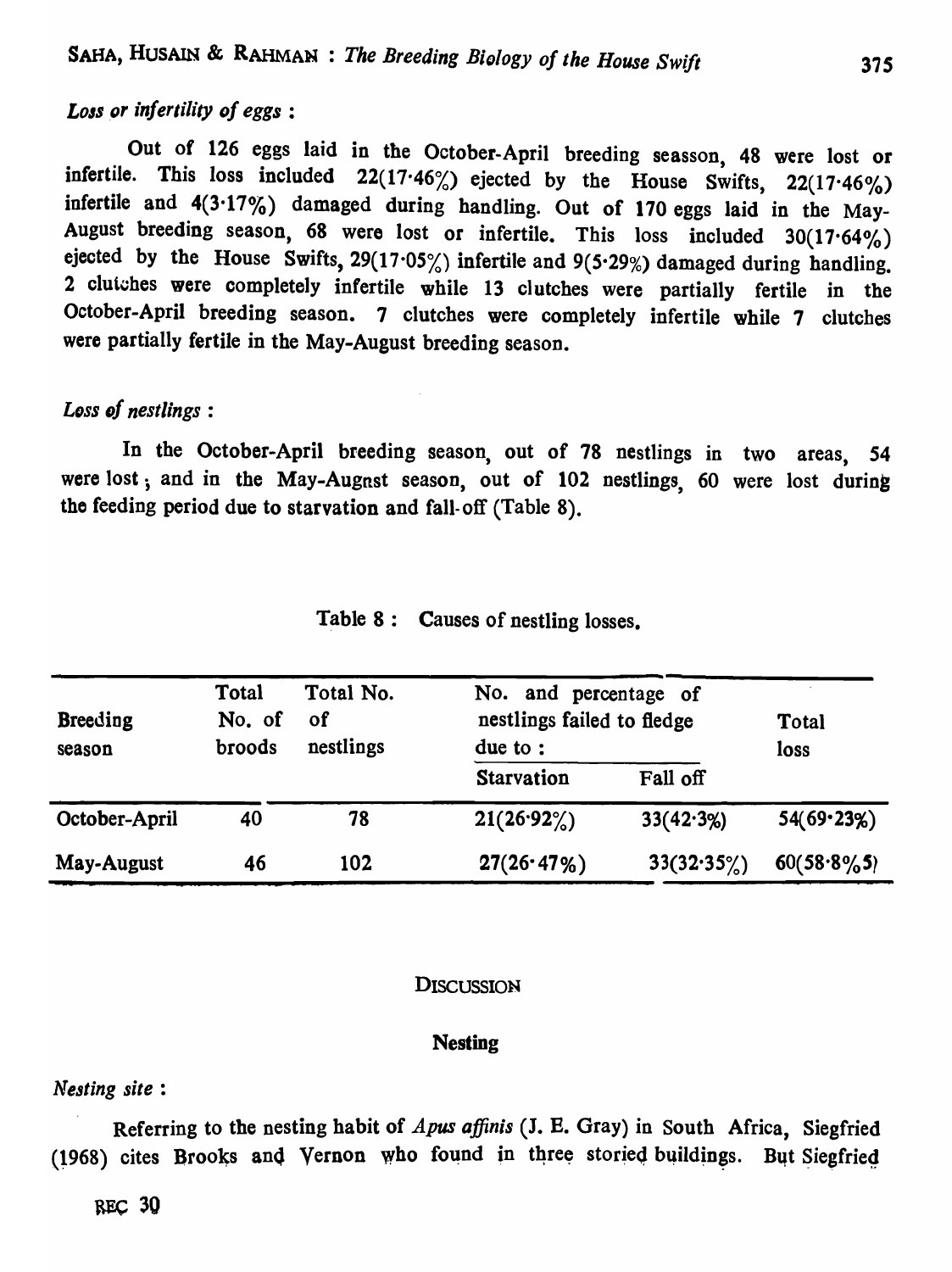$(1968)$  does not mention the exact floor or floors where the nests were built. In the present case, the nests were found in the ground floor of Asiatic Society building, and ground and first floors of Jagannath Hall (North) though the majority  $(80\%)$ of the same was in the first floor.

However, there were at least five kinds of nesting sites such as (i) ceiling nest, (ii) beam nest, (iii) arch nest, (iv) wall nest and (v) hole nest in both the breeding seasons to the places where the nests were built. It may be pointed out that the ·ceiling-beam", "ceiling-wall" and "ceili ng-arch" sites from "L" shaped spaces which give firm support on two sides. The birds seem to take the advantage of this arrangement, as 75'3% of the nests were situated at these "Angles".

## *Nesting material:*

The House Swifts carried mainly the feathers of different birds as their nest building material. The nest cup was lined mainly with flowers of the Graminae plant.

#### *Egg laying:*

The egg laying started from January 26th and continued till February 26th in the October-April breeding season. The laying was maximum in February with 60.3% eggs and it was minimum in January with  $39.6\%$  eggs.

During the May-August breeding season, egg laying started from 28th May and continued till June 30th. The laying was maximum in June with 95.8% and it was minimum in May with 4-1% eggs.

#### *Clutch size* :

The clutch size of the House Swift varied from 2 to 3 eggs, a four-egg clutch was rarelylaid. This is in agreement with the obesrvations of the other workers, that several species of *Apus* do not lay more than 4 eggs in a clutch (Morean 1942, Lack and Lack 1951). The clutch size showed difference from the observations of Razack and Naik (1964) who noted clutch size 1.

## *Interval of laying 1*

The interval between the laying of successive eggs was different for the two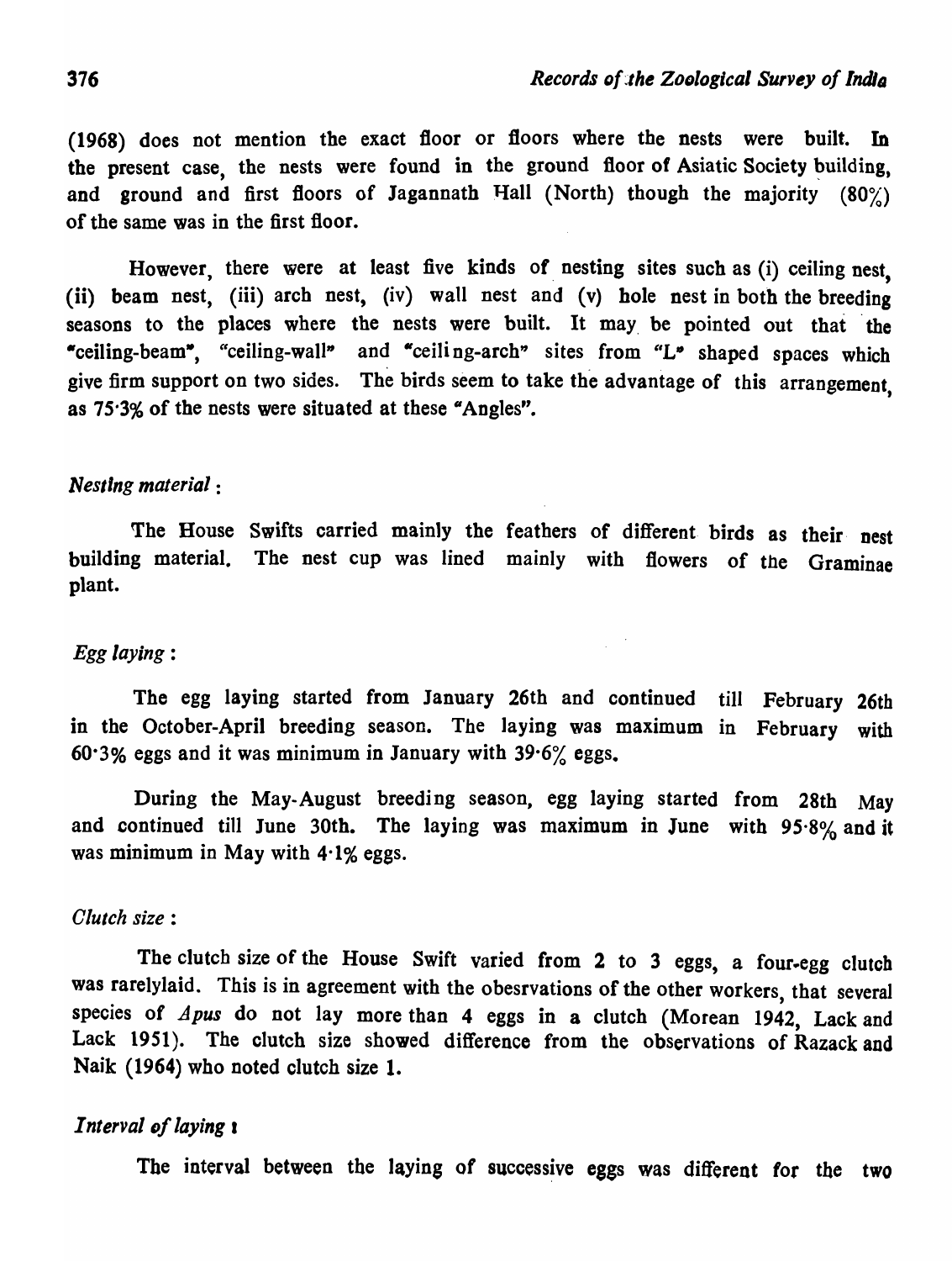and three egg clutches in different breeding seasons. But according to Razack and Naik (1964) the interval was· about the same for the two and three egg clutches in different breeding season. Lack (1954) observed that the weather had some effect on the interval of laying in *Apus opus* (Sweinoe). But the present authors did not find any effect of the weather on the interval of laying of *Apus affinis.* 

## *Egg:*

The average weight of eggs was 3·1 g' in the October-April and 3-3 g in the May-August breeding season.

# *Incubation* : - -

The incubation period in the October- April breeding season varied from 24 to 26 days, the average being 25·7 days. The incubation period in the May-August breeding season varied from 22 to 24 days, the average being 22·92 days. But according to Razack and Naik (1964) the variations were 18-26 days in Boroda of Gujarat, India. Both the sexes took part in incubation which was also mentioned by Ali (1979).

On an avarage from the 16th day after laying, the eggs were found to Joss weight that varied between 0.2 and 0.85 g. Wallace (1963), referring to birds in general, said that this loss of weight of eggs prior to hatching was due to evaporation with continued incubation and with rising temperature.

#### *Nestling:*

The food-begging call and the highly vascularized buccal cavity of nestling probablyacted as releasers to the parents for feeding the young. Both the sexes took part in brooding the youngs, but the female was more active than the male. There appears to be some co-relation between the increase in weight and the opening of eyes, that is, the eyes opened when the nestlings weighed between 9 and 12 g in both the breeding seasons.

#### *Feeding:*

Various winged insects were the food material of youngs. These were caught during flight with open mandibles of the swifts. As the youngs were too small to take food without others help, parents fed them directly dropping food from their gullet in the open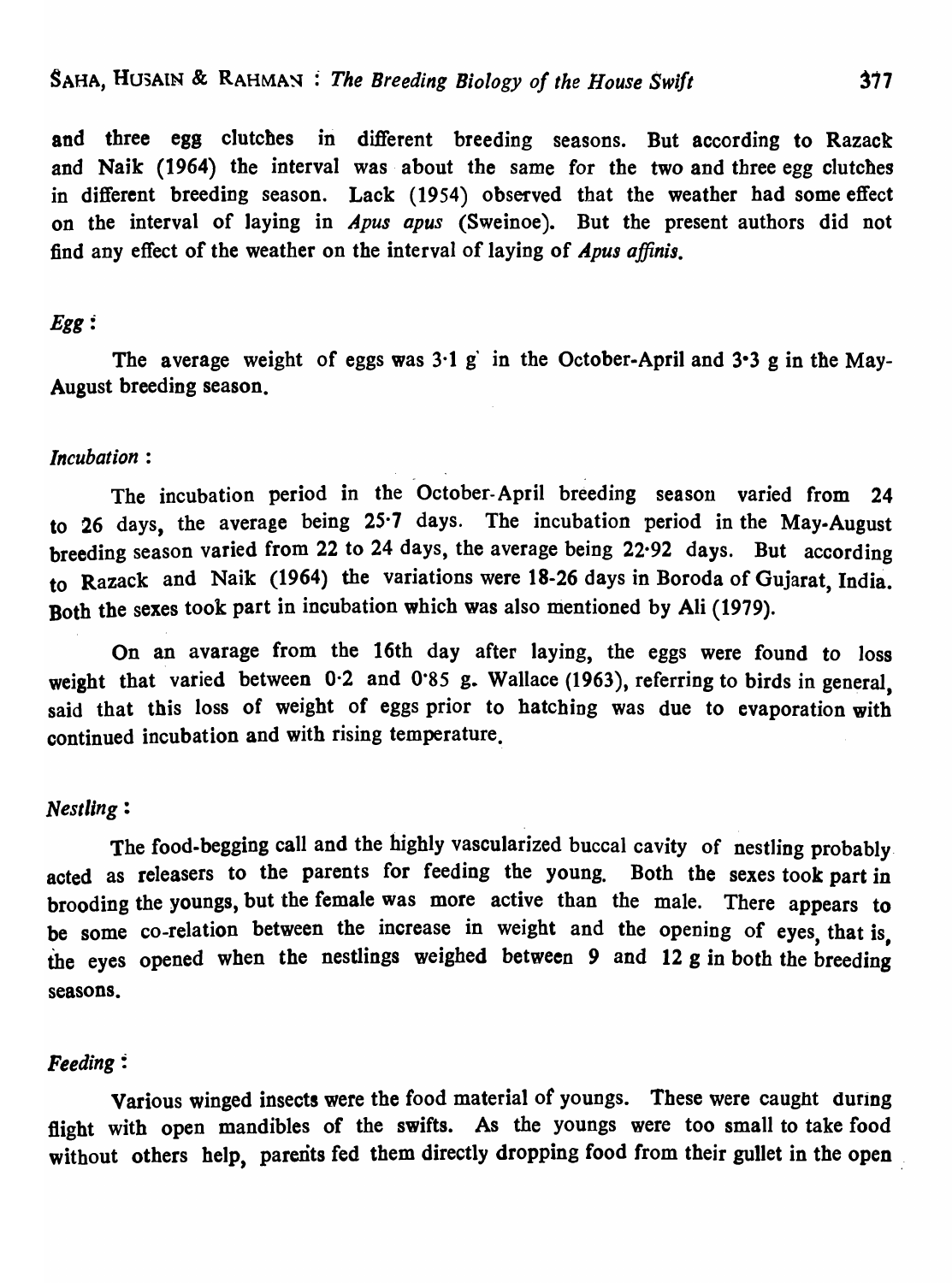mouth of the nestlings. When the parents entered the nest with food; a competition took place among the hungry nestlings. Therefore, the strongest young had the-food first and then the less stronger and so OD.

#### *Breeding success:*

The percentage of total breeding success was 19'04% (Table 9) which was much lower than those of hatching and fledging successes which were 61.9% and 30.7% respectively in the October-April breeding season. The percentage of total breeding success was 24.7% (Table 9) which was much lower than those of hatching and fledging successes which were  $60\%$  and  $41.1\%$  respectively in the May-August breeding season.

| <b>Breeding</b><br>seasons | Total No.<br>of eggs<br>laid | Total No.<br>of eggs<br>hatched | No. of nestlings<br>leaving the<br>nests | Percentage<br>of breeding<br>success (in<br>relation to<br>laying) |
|----------------------------|------------------------------|---------------------------------|------------------------------------------|--------------------------------------------------------------------|
| October-April              | 126                          | 78(61.90%)                      | 24                                       | 19.04                                                              |
| <b>May-August</b>          | 170                          | $102(60.00\%)$                  | 42                                       | $24 - 70$                                                          |

Table 9: Showing the breeding success.

The higher percentage of breeding success in the May-August breeding season than that in the October-April breeding season was probably due to the favourable climatic conditions and abundance of food for the nestlings.

#### **SUMMARY**

A study was made on the breeding biology of the House Swift, *Apus affinis*  (J. B. Gray) from August, 1975 to August, 1976, in two areas of Dhaka· city. The bird was found to be a resident species, nesting in colonies. The swift was found to have two breeding seasons in a year. Total breeding success was  $19\%$ ,  $19.04\%$  in the October-April and 24.7% in May-August breeding season. Ejection and infertility were the main causes of egg failure and fall-off and starvation were the main causes of loss of nestlings.